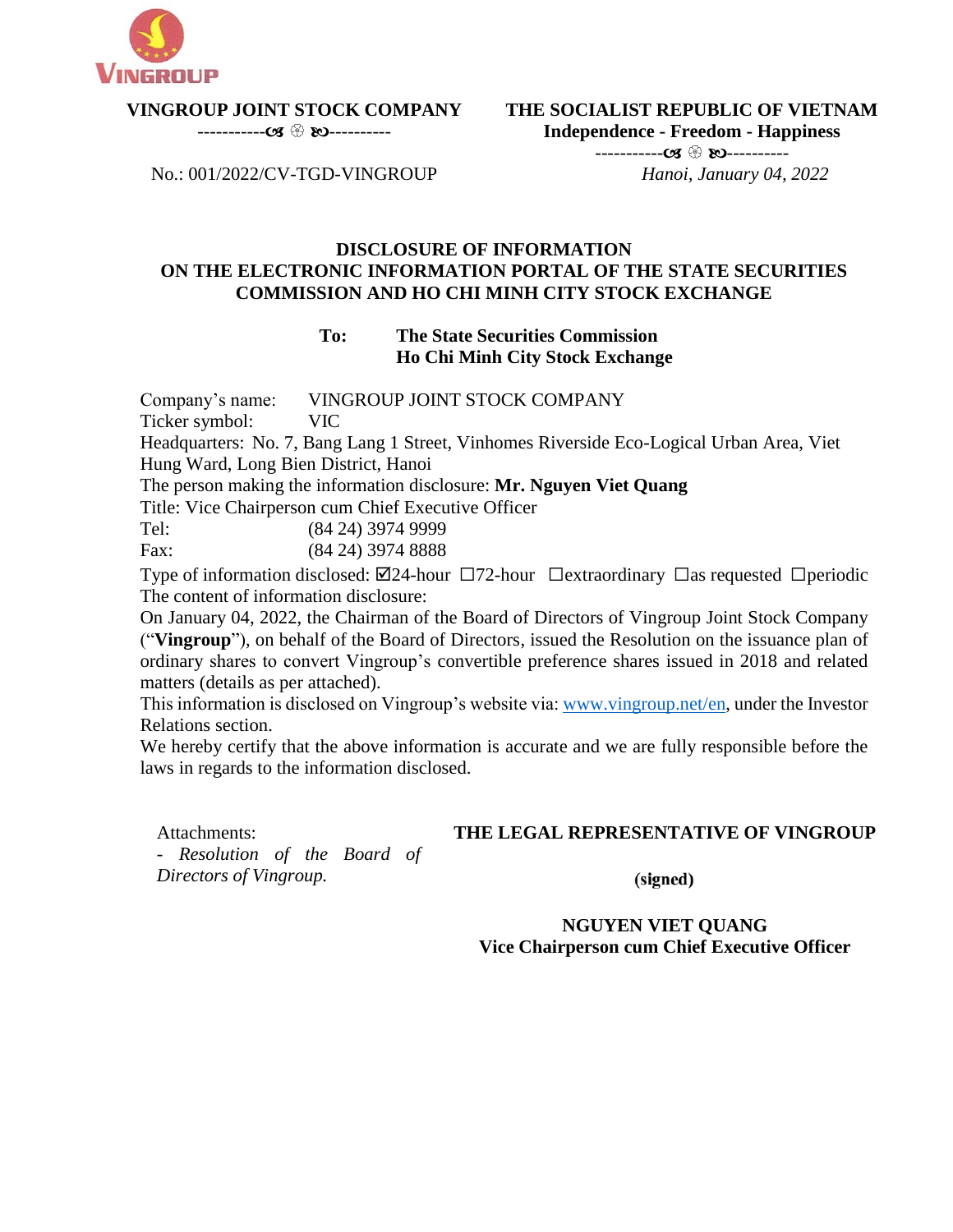#### **VINGROUP JOINT STOCK COMPANY**

**--------o0o-------**

**THE SOCIALIST REPUBLIC OF VIETNAM**

**Independence – Freedom – Happiness**

**--------o0o-------**

# No.: 01/2022/ NQ-HĐQT-VINGROUP *Hanoi, January 04, 2021*

### **RESOLUTION OF THE BOARD OF DIRECTORS VINGROUP JOINT STOCK COMPANY**

*(Re: Approving the issuance plan of ordinary shares to convert Vingroup's convertible preference shares issued in 2018 and related matters)*

## **THE BOARD OF DIRECTORS**

- *Pursuant to the Law on Enterprises and its guiding documents;*
- *Pursuant to the Law on Securities and its guiding documents;*
- *Pursuant to Decree No. 155/2020/ND-CP dated December 31, 2020 on elaboration of some articles of the Law on Securities ("Decree 155");*
- *Pursuant to the Charter of Vingroup Joint Stock Company ("Vingroup");*
- *Pursuant to Resolution No. 29/2018/NQ-HĐQT-VINGROUP of the Board of Directors ("BOD") dated July 25, 2018 on approving the work related to the issuance of convertible preference shares;*
- *Pursuant to Official Letter No. 5037/UBCK-QLCB of the State Securities Commission ("SSC") dated August 14, 2018;*
- *Pursuant to Resolution No. 07/2019/NQ-DHDCD-VINGROUP of the General Meeting of Shareholders dated October 30, 2019 on the approval of converting Vingroup's preference shares into ordinary shares and the related tasks; ("GMS's Resolution No. 07/2019");*
- *Based on the Minutes of vote counting of BODs' members dated 04/01/2022.*

## **RESOLVES:**

# **Article 1: Approving the issuance of ordinary shares to convert Vingroup's convertible preference shares issued in 2018, following shareholder's notice dated December 20, 2021**

**1.** Approving the issuance plan of ordinary shares ("**Ordinary Shares**") to convert Vingroup's convertible preference shares ("**Preference Shares**") issued in 2018 following shareholder's notice received on December 20, 2021 ("**Issuance Plan**") as set forth in Appendix 1 attached to this Resolution.

## **2. Approving the registration dossier of the offering of Ordinary Shares**

Approving the registration dossier of the offering of Ordinary Shares which shall be submitted to the SSC and/or competent authorities, including a list of documents as prescribed in Article 43 of the Decree 155 as listed below:

- (i) The registration application of securities offering;
- (ii) The GMS's resolution No. 07/2019;
- (iii) The BOD's resolution on the following issues:
	- Approving the issuance plan of Ordinary Shares to convert Preference Shares;
	- Approving the plan to guarantee that the issuance of Ordinary Shares complies with regulations on foreign ownership ratio.
- (iv) The commitment of Vingroup on non-violation of regulations on cross-ownership;
- (v) Other documents.

# **3. Approving the plan to guarantee that the issuance of Ordinary Shares complies with regulations on foreign ownership ratio**

(i) Vingroup has announced the maximum foreign ownership ratio in accordance with Decree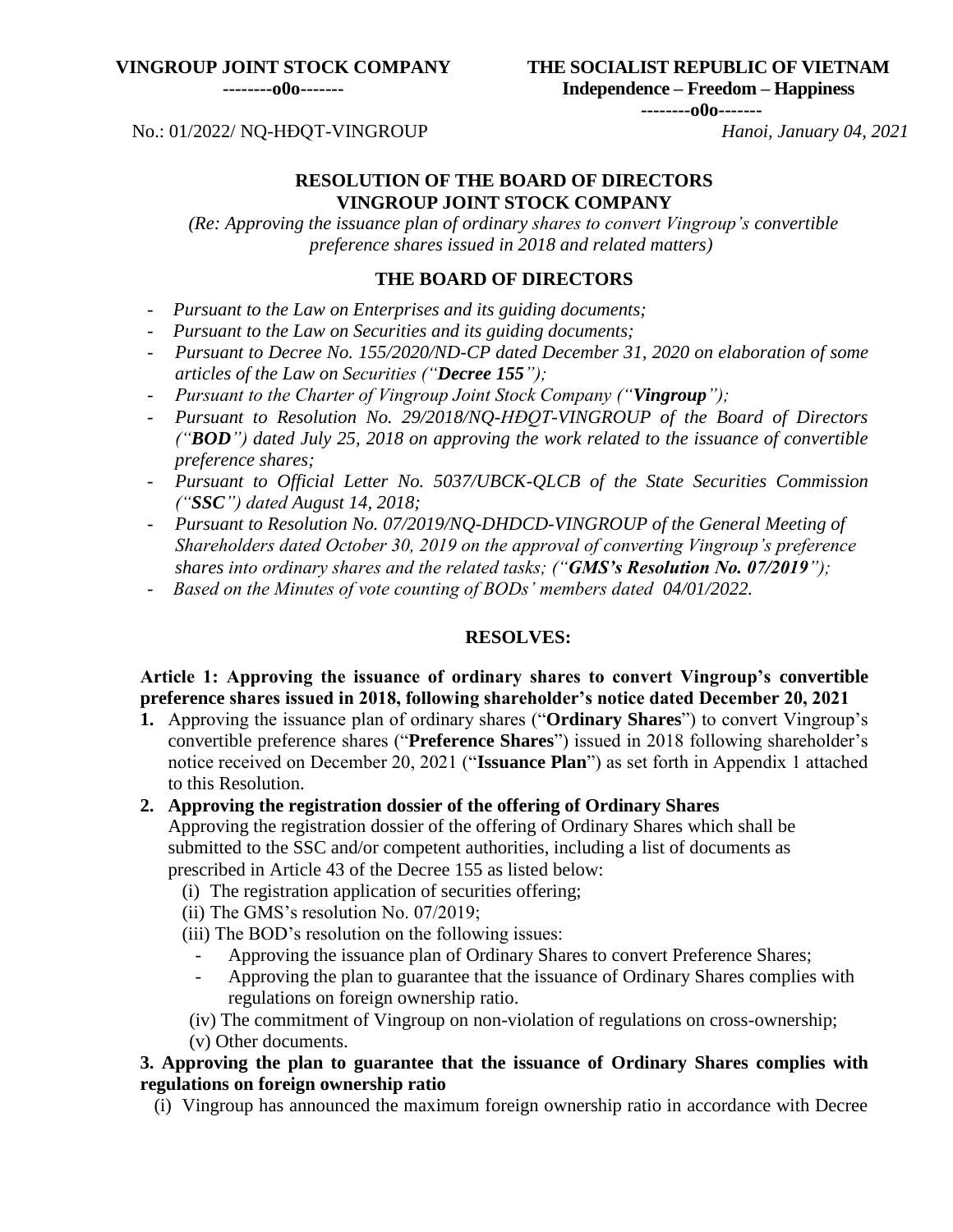155 and has received Document No. 3669/UBCK-PTTT of the SSC on July 16, 2021 ("**Document No. 3669**") ), in which accordingly, the current foreign ownership limit of Vingroup is 49%.

- (ii) Pursuant to the State Securities Commission's ("SSC") Official Letter No. 5037**/**UBCK-QLCB dated August 14, 2018 regarding the private offering of Vingroup's preference shares, the SSC has approved for Vingroup to adjust the foreign ownership limit applicable to Vingroup's HOSE-listed shares from 49% to 41% in order to maintain a legitimate foreign ownership limit after the completion of the offering and conversion of preference shares to ordinary shares for the foreign investor.
- (iii) According to the list of Vingroup's shareholders as of November 30, 2021, the number of VIC shares owned by foreign investors accounted for 13.28% of Vingroup's charter capital.
- (iv) According to the Issuance Plan in Appendix 1 of this Resolution, the number of Ordinary Shares converted from Preference Shares to KEB Hana Bank which is the trustee of Hanwha Vietnam Opportunity Private Fund 1, which is the owner of Preference Shares, is 8,720,770 shares, accounting for 0.22% of Vingroup's charter capital.

Thus, after the issuance of Vingroup's Ordinary Shares, the new foreign ownership limit remains complied with the current foreign ownership limit set forth in the Document No. 3669. Vingroup guarantees and commits to fully comply with regulations on foreign ownership limit when issuing Ordinary Shares according to the Issuance Plan in Appendix 1 attached to this Resolution.

## **4. Approving the increase of charter capital, amending and supplementing Vingroup's Charter after the issuance**

- (i) Registered charter capital: VND 38,675,532,570,000
- (ii) Additional charter capital (expected): VND 13,040,490,000
- (iii) New Charter capital: VND 38,688,573,060,000
	- Total number of shares: 3,868,857,306 shares, of which
		- Ordinary shares: 3,813,935,561 shares
		- Preference shares: 54,921,745 shares
	- Par value of the shares: 10,000 VND/share

(iv) Form of increasing charter capital: By issuing additional Ordinary Shares to convert Preference Shares issued in 2018 following the notice of Preference Shares owner.

Approving the amendment and supplementation of Article 7.1 and Appendix 02 of the current Charter of Vingroup to suit the increase of charter capital after the issuance.

Assigning the Chief Executive Officer – the legal representative of Vingroup to complete, sign the amended Charter Annex recording the changed content.

The amended and supplemented charter takes effect from the date that Vingroup is granted the revised enterprise registration certificate containing the updated information on charter capital by the Business Registration Office.

# **Article 2: Approval of implementation**

Assign the Chief Executive Officer based on the actual situation to decide on (i) matters that are related to the issuance of Ordinary Shares under the Issuance Plan approved under this Resolution (including the amendment and supplementation to the Issuance Plan); (ii) registration dossier of the offering of Ordinary Shares (including the amendment and supplementation of the list of documents at the request of the competent authority); and (iii) to increase the charter capital of Vingroup according to the actual capital amount after the issuance; (iv) other tasks related to successfully carrying out the issuance of Ordinary Shares in accordance with the law.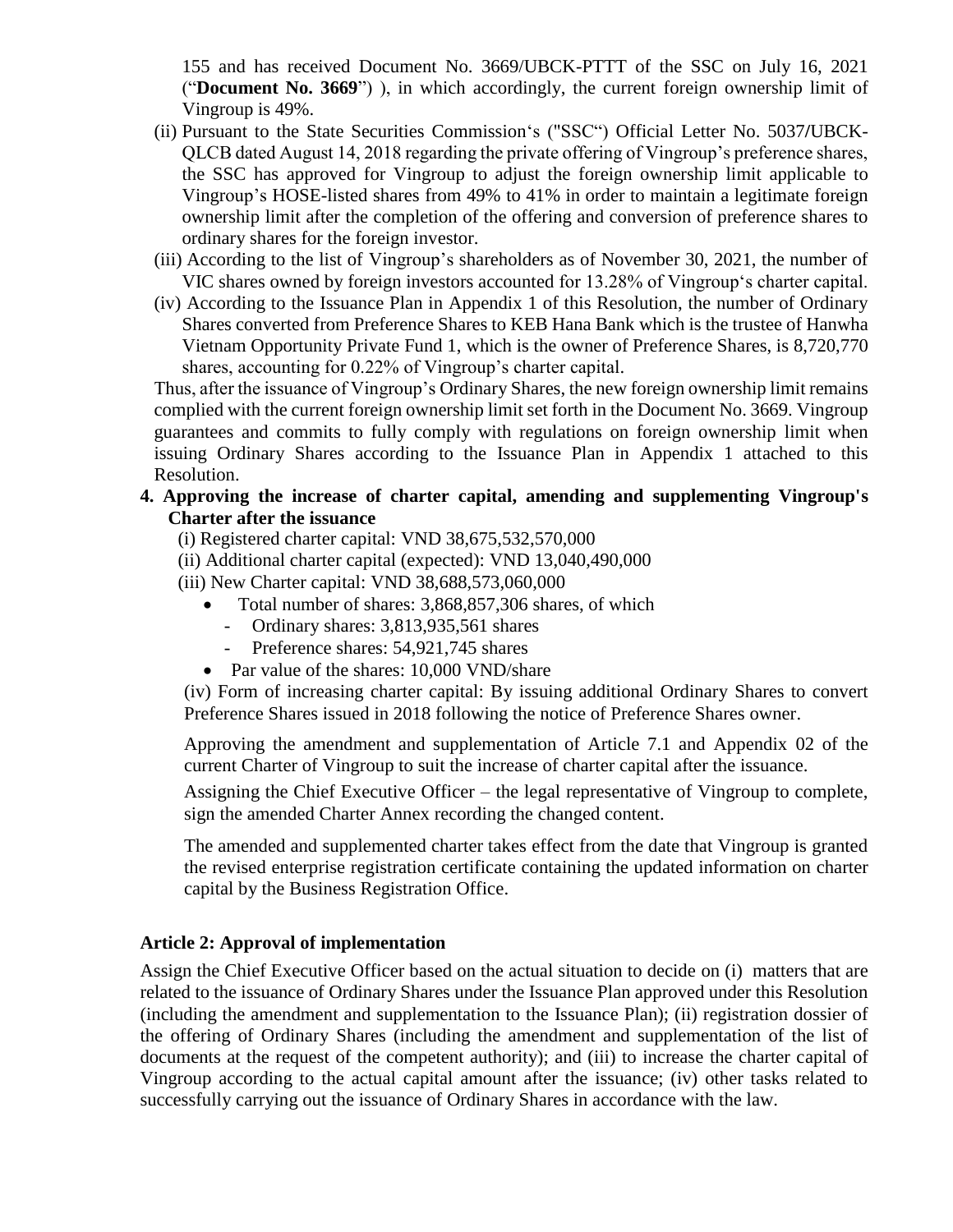## **Article 3. Effectiveness**

This Resolution takes effect from the date of signing.

The BOD's members, management and the relevant Departments/Divisions of Vingroup shall be responsible for the implementation of this Resolution.

## **ON BEHALF OF THE BOARD OF DIRECTORS CHAIRMAN**

Recipient:

- As per Article 3;
- Vingroup's archives.

(signed)

**\_\_\_\_\_\_\_\_\_\_\_\_\_\_\_\_\_\_\_\_\_ PHAM NHAT VUONG**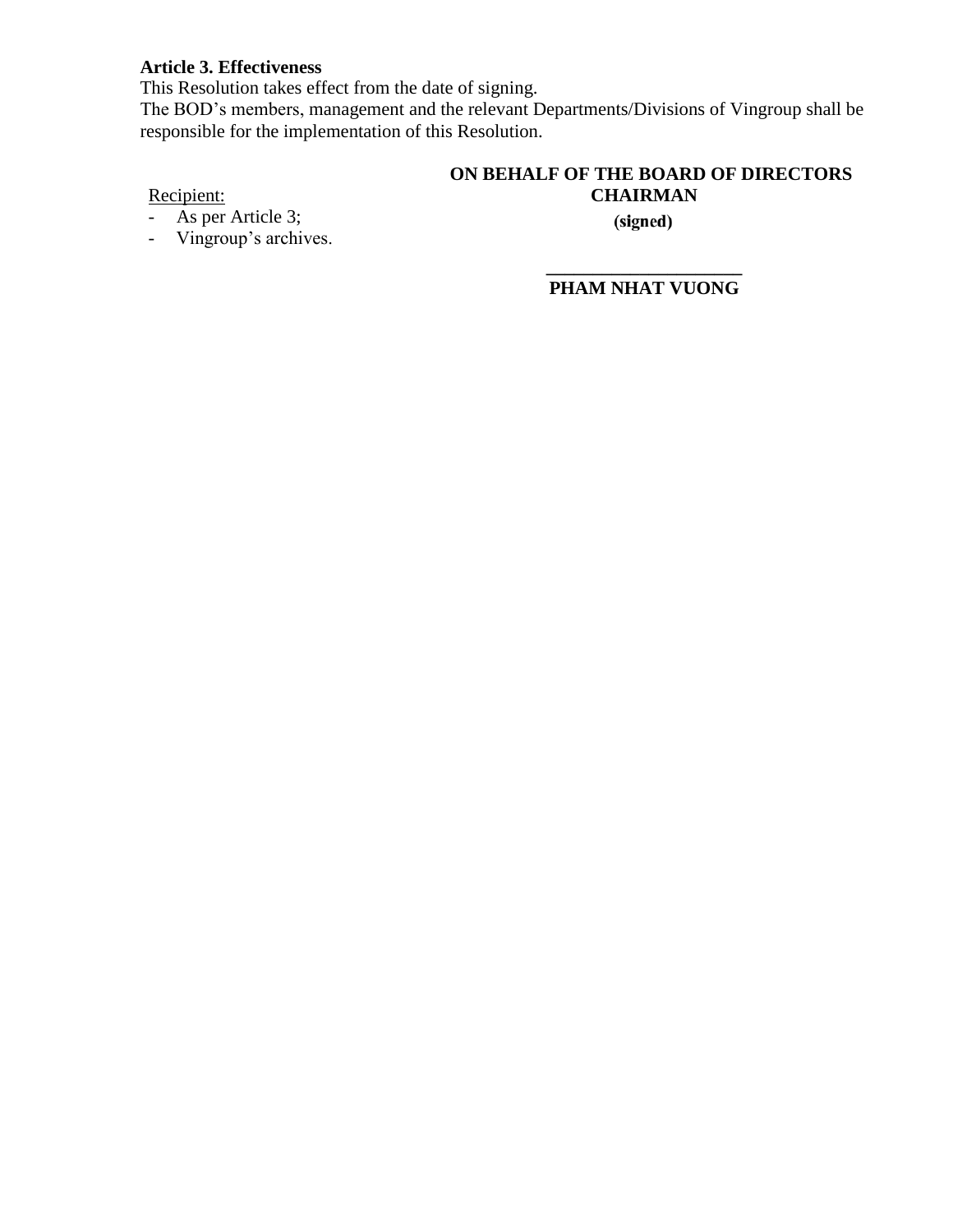## **APPENDIX 1 - ISSUANCE PLAN OF ORDINARY SHARE TO CONVERT VINGROUP JOINT STOCK COMPANY'S PREFERENCE SHARES FOLLOWING THE NOTICE OF PREFERENCE SHARES OWNER RECEIVED ON DECEMBER 20, 2021**

*(attached to Resolution No: 01/2021/NQ-HĐQT-VINGROUP of the Board of Directors dated January 04, 2022)*

This issuance plan ("**Issuance Plan**") is the basis for the issuance of Ordinary Shares of Vingroup converted from Preference Shares to Preference Shares owner under the preference share issuance plan approved by the Resolution of Vingroup's BOD No. 29/2018/NQ-HĐQT-VINGROUP dated 25/07/2018, approved by the State Securities Commission in accordance with official letter no. 5037 /UBCK-QLCB 14/08/2018.

# **I. LEGAL BASIS**

- *Pursuant to the Law on Enterprises and its guiding documents;*
- *Pursuant to the Law on Securities and its guiding documents;*
- *Pursuant to Decree No. 155/2020/ND-CP dated December 31, 2020 on elaboration of some articles of the Law on Securities;*
- *Pursuant to Resolution No. 29/2018/NQ-HĐQT-VINGROUP of the Board of Directors dated on July 25, 2018 on approving the work related to the issuance of convertible and dividend preference shares;*
- *Pursuant to Official Letter No. 5037/UBCK-QLCB of the State Securities Commission dated August 14, 2018;*
- Pursuant to Resolution No. 07/2019/NQ-DHDCD-VINGROUP of the General Meeting of *Shareholders dated October 30, 2019 on the approval of converting Vingroup's preference shares into ordinary shares and related tasks*
- *Pursuant to the Charter of Vingroup Joint Stock Company*
- *Base on the notice of Preference Shares owner received on December 20, 2021*

# **II. ISSUERS**

# **General information about the Issuer**

|           | Name of Issuer                           | Vingroup Joint Stock Company                     |
|-----------|------------------------------------------|--------------------------------------------------|
| $\bullet$ | Abbreviations                            | Vingroup                                         |
| ٠         | Charter capital according to the         | VND 38,675,532,570,000                           |
|           | <b>Business Registration Certificate</b> |                                                  |
|           | Actual charter capital                   | VND 38,675,532,570,000                           |
|           | Office address                           | No 7, Bang Lang 1 Street, Vinhomes Riverside     |
|           |                                          | Ecological Urban Area, Viet Hung Ward, Long Bien |
|           |                                          | District, Hanoi                                  |
|           | <b>Business Registration Certificate</b> | 0101245486 was first issued by the Hanoi         |
|           |                                          | Department of Planning and Investment on May 3,  |
|           |                                          | 2002, and the $70th$ amendment on September 10,  |
|           |                                          | 2021)                                            |
|           | Legal representative                     | Mr. Nguyen Viet Quang,                           |
|           |                                          | Title: Chief Executive Officer                   |
|           |                                          |                                                  |

• Main business lines: Real estate trading (Code: 6810).

# **III. ISSUANCE PURPOSE AND CAPITAL USE PLAN**

- 1. Purpose: Ordinary Shares to be issued to convert Preference Shares.
- 2. Use of proceeds: As Vingroup plans to issue Ordinary Shares to convert Preference Shares for Preference